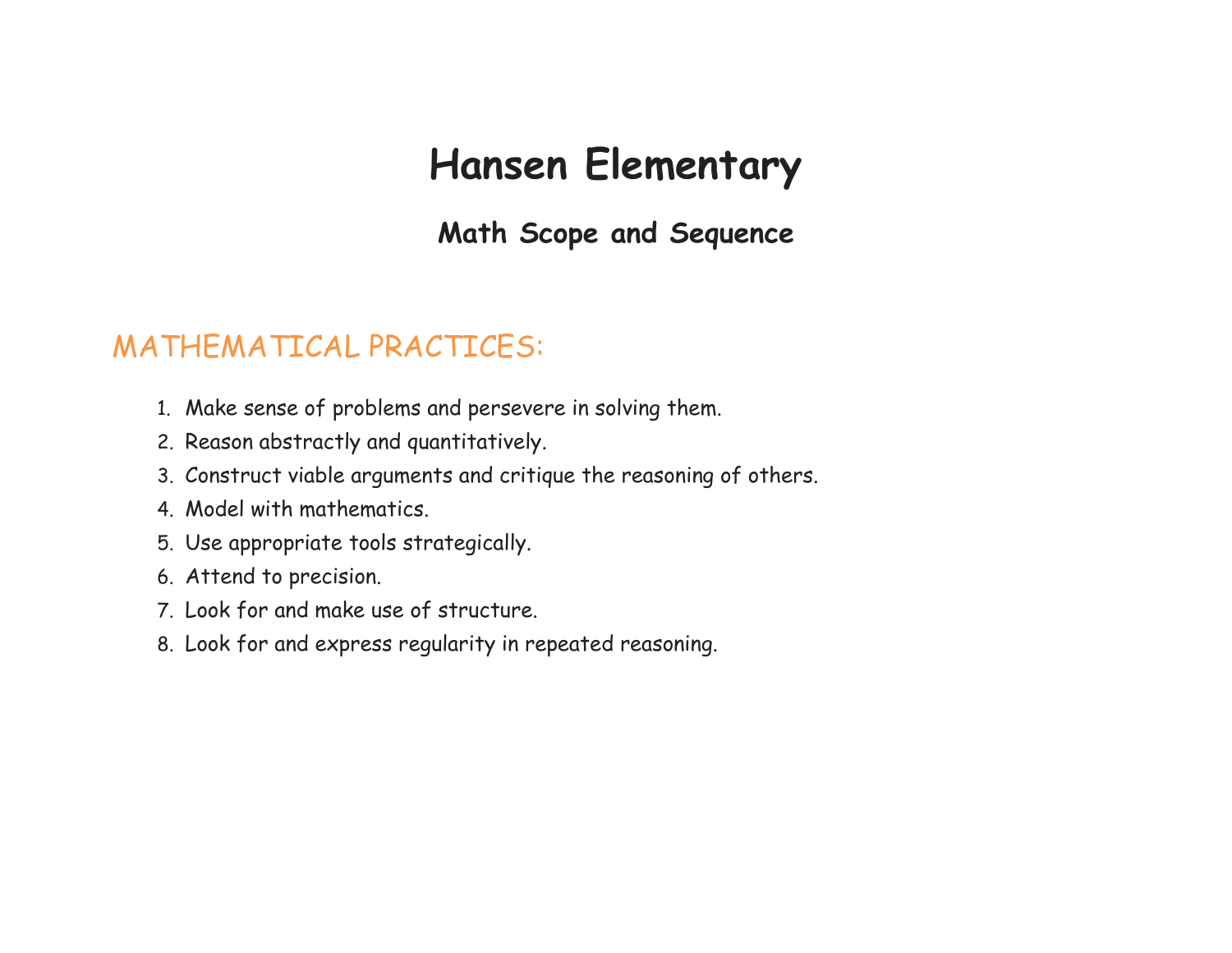# **Kindergarten**

# Kindergarten Overview

#### Counting and Cardinality

- Know number names and the count sequence.
- Count to tell the number of objects.
- Compare numbers.

#### Operations and Algebraic Thinking

 • Understand addition as putting together and adding to, and understand subtraction as taking apart and taking from.

#### Number and Operations in Base Ten

• Work with numbers 11–19 to gain foundations for place value.

- Describe and compare measurable attributes
- Classify objects and count the number of objects in categories.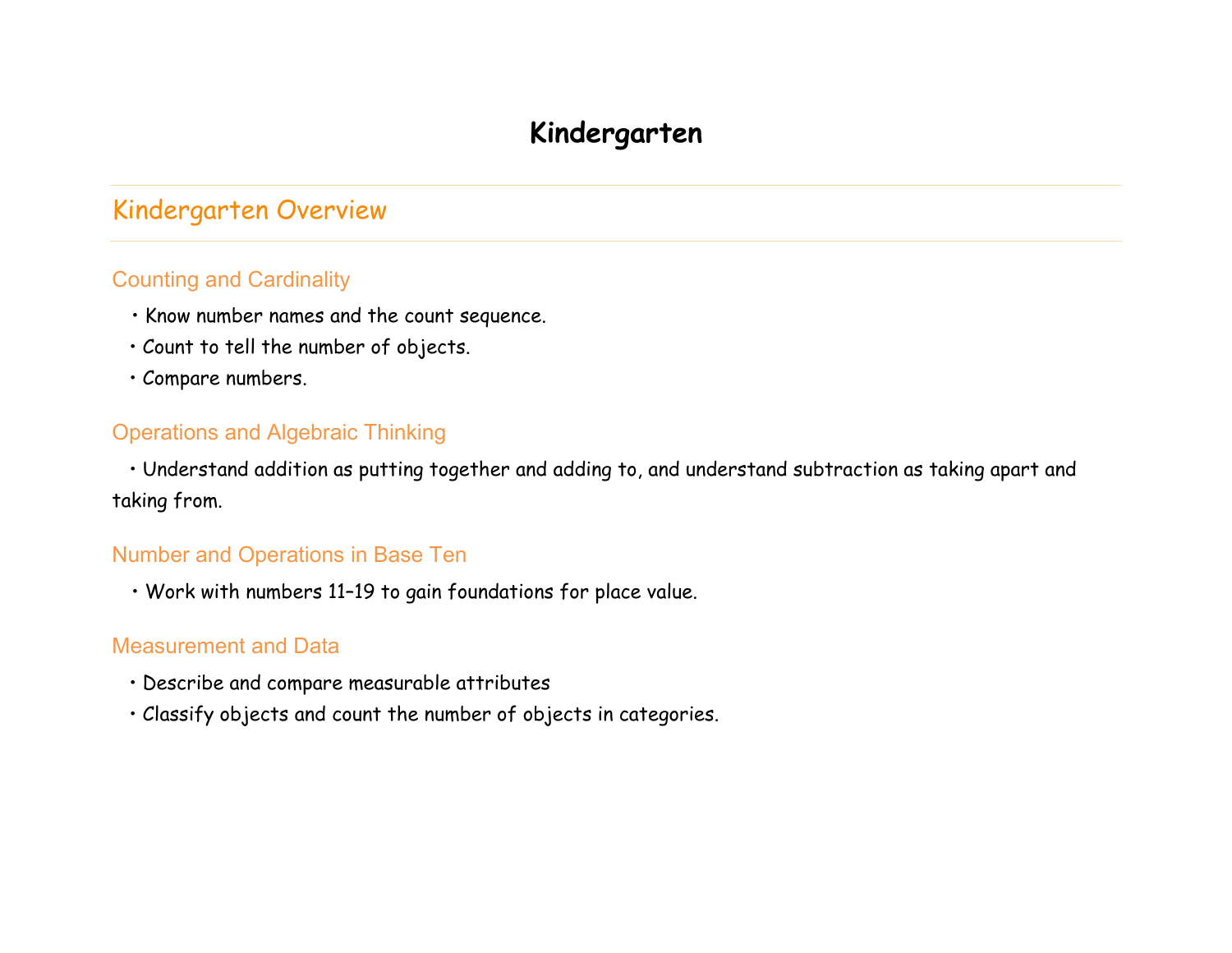- Identify and describe shapes.
- Analyze, compare, create, and compose shapes.

| Module 1<br>Theme:<br>Numbers to<br>10 | Module 2<br>Theme:<br>$2-D$ and<br>$3-D$<br><b>Shapes</b> | Module 3<br>Theme:<br>Comparison<br>with Length,<br>Weight,<br>Capacity,<br>and Numbers<br>to 10 | Module 4<br>Theme:<br><b>Number</b><br>pairs,<br>Addition<br>and<br>Subtraction<br>to 10 | Module 5<br>Theme:<br><b>Numbers</b><br>$10 - 20$<br>and<br>Counting<br>to 100 | Module 6<br>Theme:<br>Analyzing,<br>Comparing,<br>and<br>Composing<br><b>Shapes</b> |
|----------------------------------------|-----------------------------------------------------------|--------------------------------------------------------------------------------------------------|------------------------------------------------------------------------------------------|--------------------------------------------------------------------------------|-------------------------------------------------------------------------------------|
| 36 days                                | 12 days                                                   | 20 days                                                                                          | 32 days                                                                                  | 20 days                                                                        | 8 days                                                                              |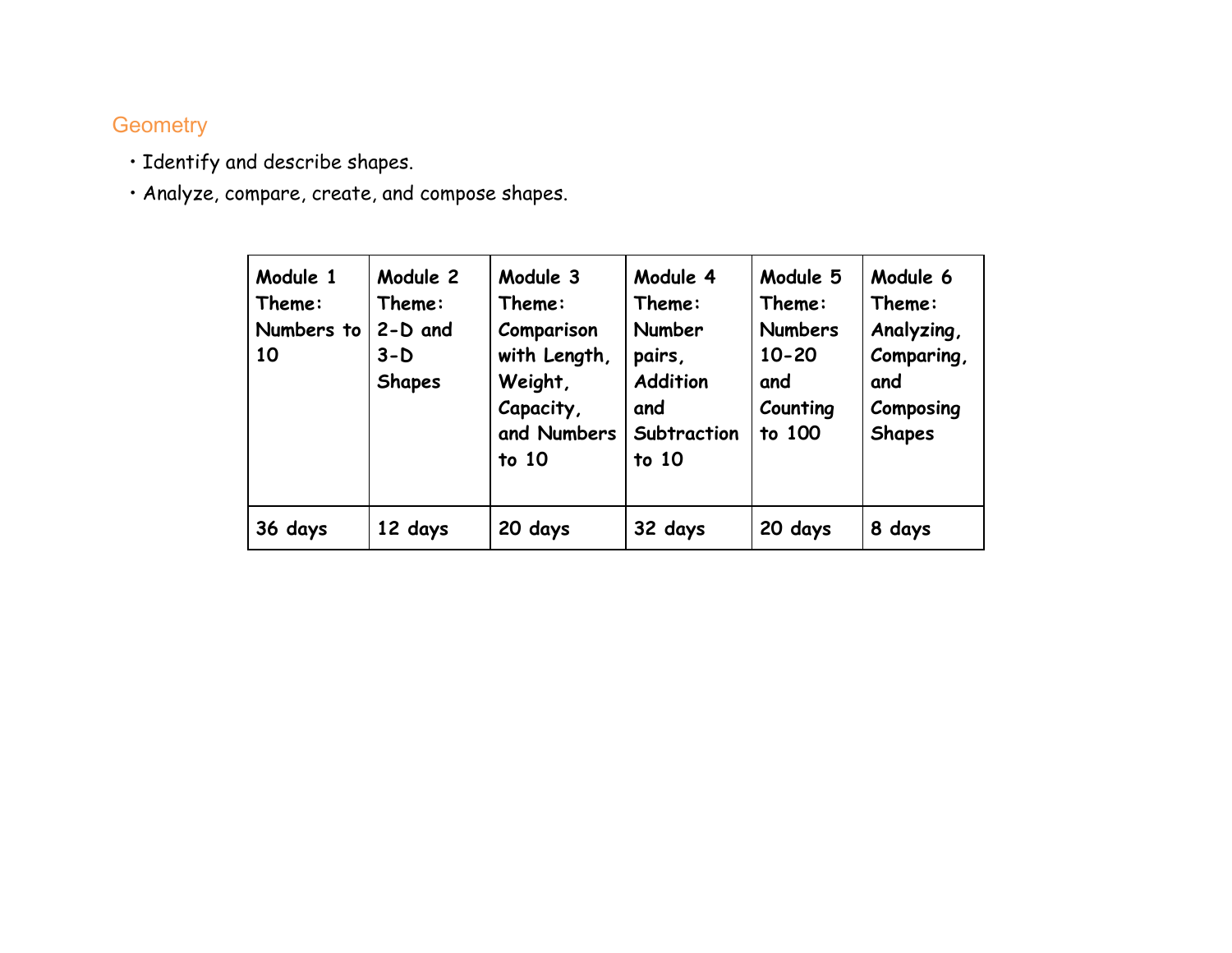# Grade 1 Overview

#### Operations and Algebraic Thinking

- Represent and solve problems involving addition and subtraction.
- Understand and apply properties of operations and the relationship between addition and subtraction.
- Add and subtract within 20.
- Work with addition and subtraction equations.

#### Number and Operations in Base Ten

- Extend the counting sequence.
- Understand place value.
- Use place value understanding and properties of operations to add and subtract.

- Measure lengths indirectly and by iterating length units.
- Tell and write time.
- Represent and interpret data.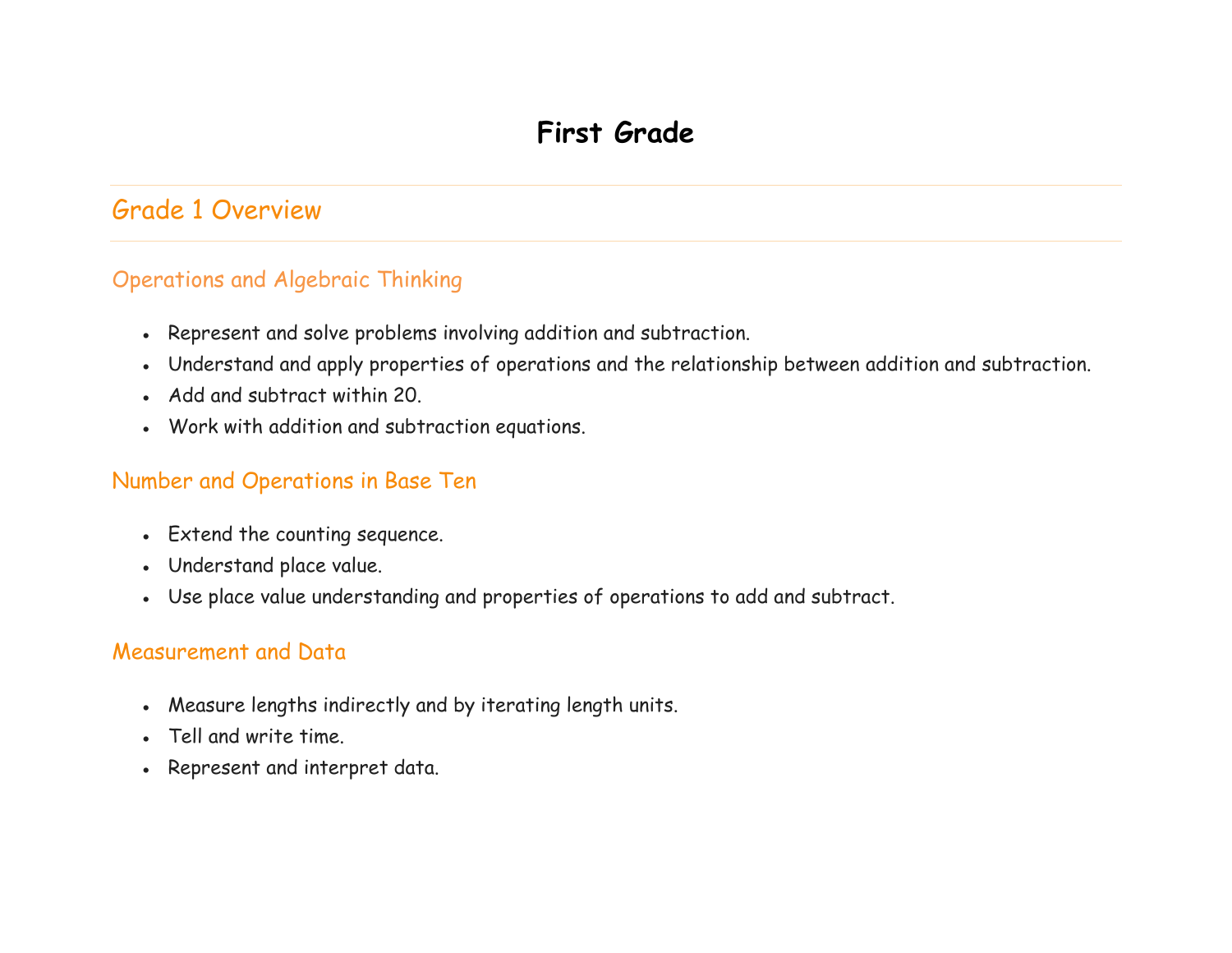| Module 1<br>Theme: Sums<br>and Differences<br>$t$ to 10 | Module 2<br>Theme: Sums<br>and Differences<br>to 20 | Module 3<br>Theme:<br>Introduction to<br><b>Place Value</b><br>through Addition<br>and Subtraction<br>within 20 | Module 4<br>Theme: Place<br>Value<br>Comparison,<br>Addition and<br>Subtraction to<br>40 | Module 5<br>Theme:<br>Identifying,<br>Composing, and<br>Partitioning<br><b>Shapes</b> | Module 6<br>Theme:<br>Place Value,<br>Comparison,<br>Addition and<br>Subtraction to<br>100 |
|---------------------------------------------------------|-----------------------------------------------------|-----------------------------------------------------------------------------------------------------------------|------------------------------------------------------------------------------------------|---------------------------------------------------------------------------------------|--------------------------------------------------------------------------------------------|
| 54 Days                                                 | 24 Days                                             | 14 Days                                                                                                         | 12 Days                                                                                  | 13 Days                                                                               | 28 Days                                                                                    |

• Reason with shapes and their attributes.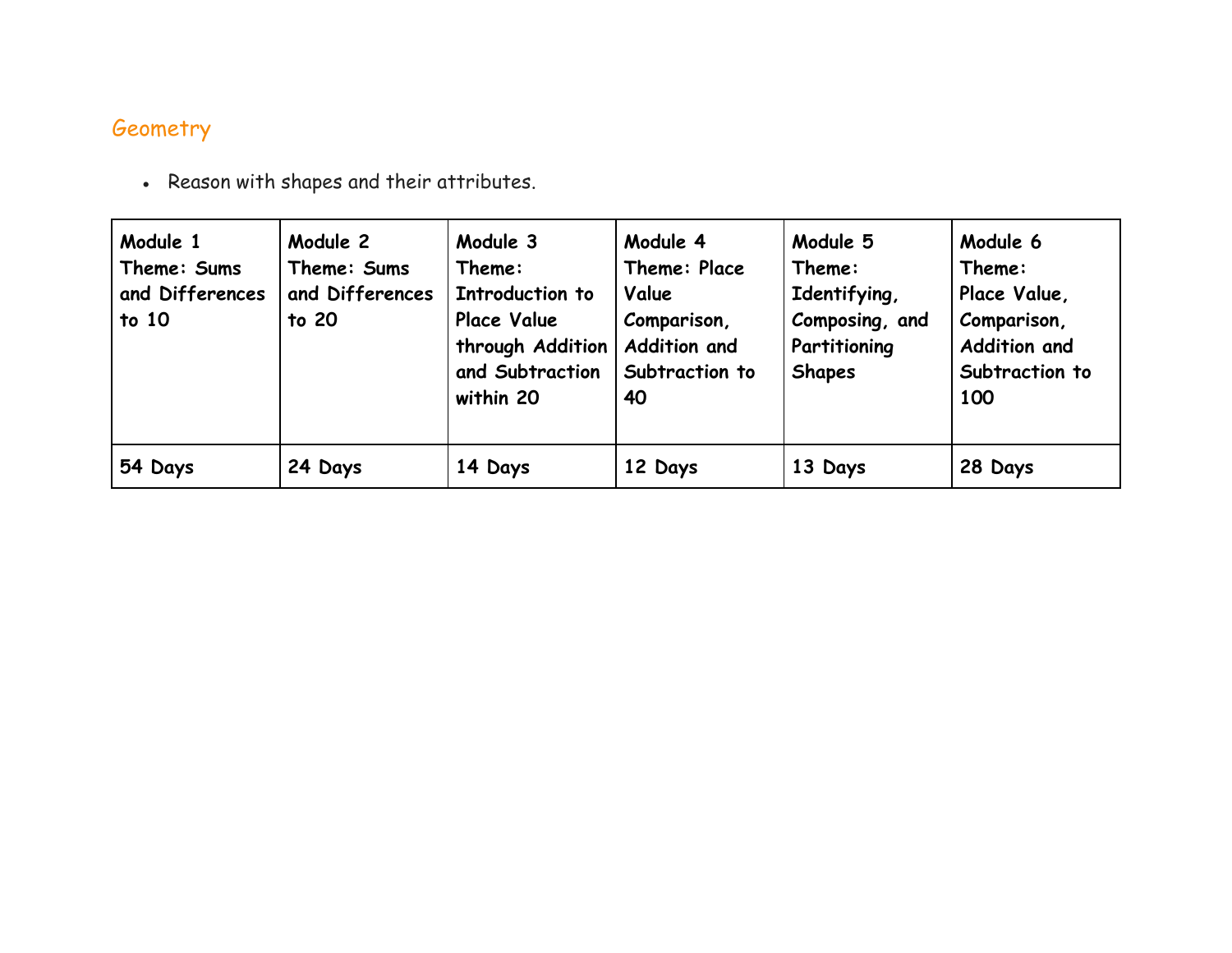# **Second Grade**

## Grade 2 Overview

#### Operations and Algebraic Thinking

- Represent and solve problems involving addition and subtraction.
- Add and subtract within 20.
- Work with equal groups of objects to gain foundations for multiplication.

#### Number and Operations in Base Ten

- Understand place value.
- Use place value understanding and properties of operations to add and subtract.

- Measure and estimate lengths in standard units.
- Relate addition and subtraction to length.
- Work with time and money.
- Represent and interpret data.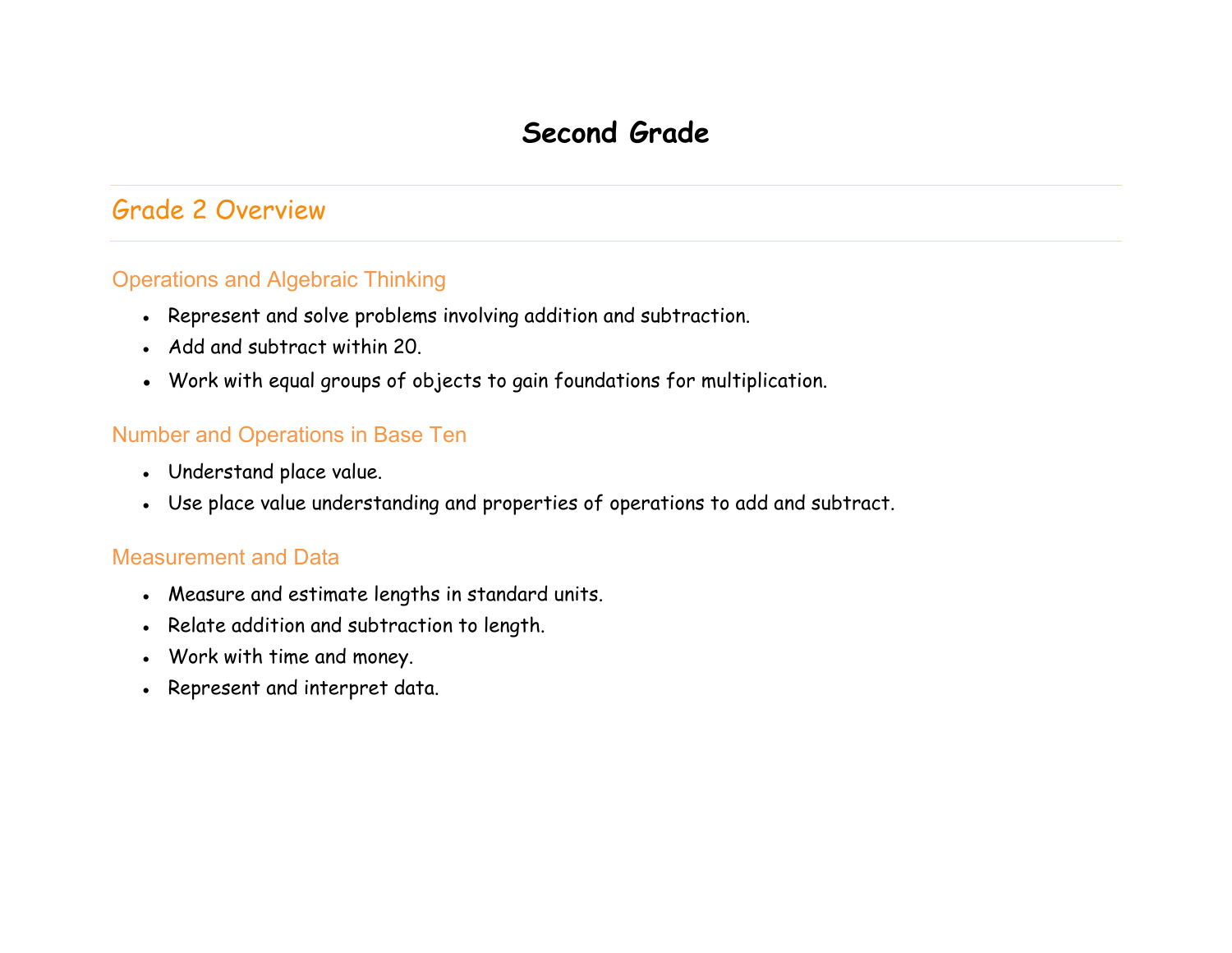• Reason with shapes and their attributes.

| Module 1                                           | Module 2                                                                   | Module 3                                                                                        | Module 4                                                                               | Module 5                                                                                              | Module 6                                                                    | Module 7                                                           | Module 8                                                                              |
|----------------------------------------------------|----------------------------------------------------------------------------|-------------------------------------------------------------------------------------------------|----------------------------------------------------------------------------------------|-------------------------------------------------------------------------------------------------------|-----------------------------------------------------------------------------|--------------------------------------------------------------------|---------------------------------------------------------------------------------------|
| Theme:<br>Sums and<br><b>Differences</b><br>to 100 | Theme:<br><b>Addition</b><br>and<br>Subtraction<br>of Lengths<br>and units | Theme:<br>Place<br>Value,<br>Counting,<br>and<br>Comparison<br>of<br><b>Numbers</b><br>to 1,000 | <b>Addition</b><br>and<br>Subtraction<br>within 200<br>with Word<br>Problems to<br>100 | Theme:<br><b>Addition</b><br>and<br>Subtraction<br>within<br>1,000 with<br>Word<br>Problems to<br>100 | Theme:<br><b>Foundations</b><br>0f<br><b>Multiplication</b><br>and Division | Theme:<br>Problem<br>Solving with<br>Length,<br>Money, and<br>Data | Theme: Time,<br>Shapes, and<br><b>Fractions as</b><br>Equal Parts of<br><b>Shapes</b> |
| 10 days                                            | 12 days                                                                    | 25 days                                                                                         | 35 days                                                                                | 24 days                                                                                               | 24 days                                                                     | 30 days                                                            | 18 days                                                                               |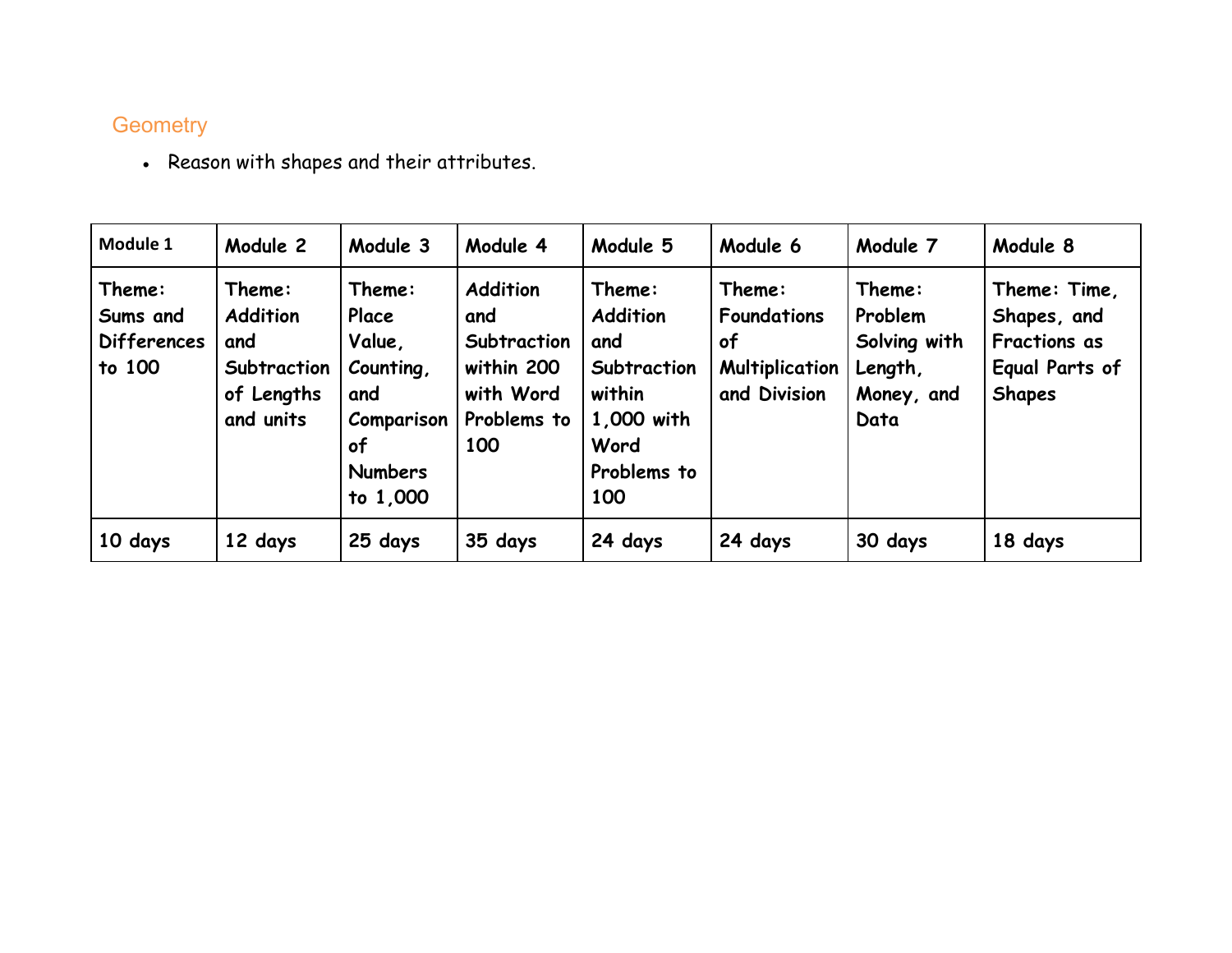# Grade 3 Overview

#### Operations and Algebraic Thinking

- Represent and solve problems involving multiplication and division.
- Understand properties of multiplication and the relationship between multiplication and division.
- Multiply and divide within 100.
- Solve problems involving the four operations, and identify and explain patterns in arithmetic.

#### Number and Operations in Base Ten

• Use place value understanding and properties of operations to perform multi-digit arithmetic.

#### Number and Operations—Fractions

• Develop understanding of fractions as numbers.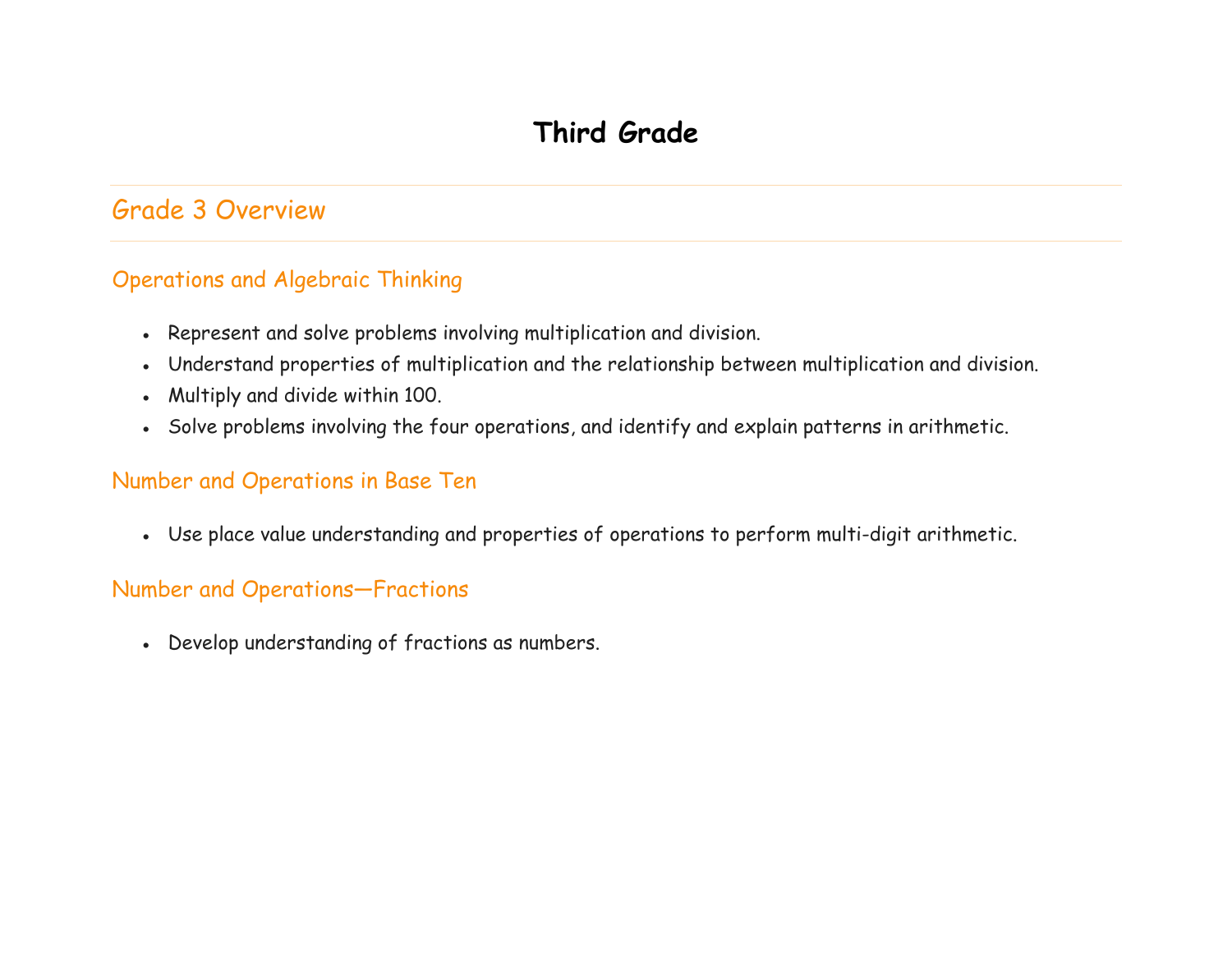#### Measurement and Data

- Solve problems involving measurement and estimation of intervals of time, liquid volumes, and masses of objects.
- Represent and interpret data.
- Geometric measurement: understand concepts of area and relate area to multiplication and to addition.
- Geometric measurement: recognize perimeter as an attribute of plane figures and distinguish between linear and area measures.

#### Geometry

• Reason with shapes and their attributes.

| Module 1<br>Theme:<br>Properties of<br><b>Multiplication</b><br>and Division<br>and Solving<br>Problems with<br>Units of 2-5<br>and 10 | Module 2<br>Theme: Place<br>Value and<br>Problem<br>Solving with<br>Units of<br>Measure | Module 3<br>Theme:<br><b>Multiplication</b><br>and Division<br>with Units of<br>$0, 1, 6 - 9,$ and<br>Multiples of<br>10 | Modules 4<br>Theme:<br><b>Multiplication</b><br>and Area | Module 5<br>Theme:<br><b>Fractions as</b><br>Numbers on<br>the Number<br>Line | Module 6<br>Theme:<br>Collecting and<br>Displaying<br>Data | Module 7<br>Theme:<br>Geometry and<br>Measurement<br>Word<br>Problems |
|----------------------------------------------------------------------------------------------------------------------------------------|-----------------------------------------------------------------------------------------|--------------------------------------------------------------------------------------------------------------------------|----------------------------------------------------------|-------------------------------------------------------------------------------|------------------------------------------------------------|-----------------------------------------------------------------------|
| 20 days                                                                                                                                | 16 days                                                                                 | 20 days                                                                                                                  | 12 days                                                  | 32 days                                                                       | 12 days                                                    | 16 days                                                               |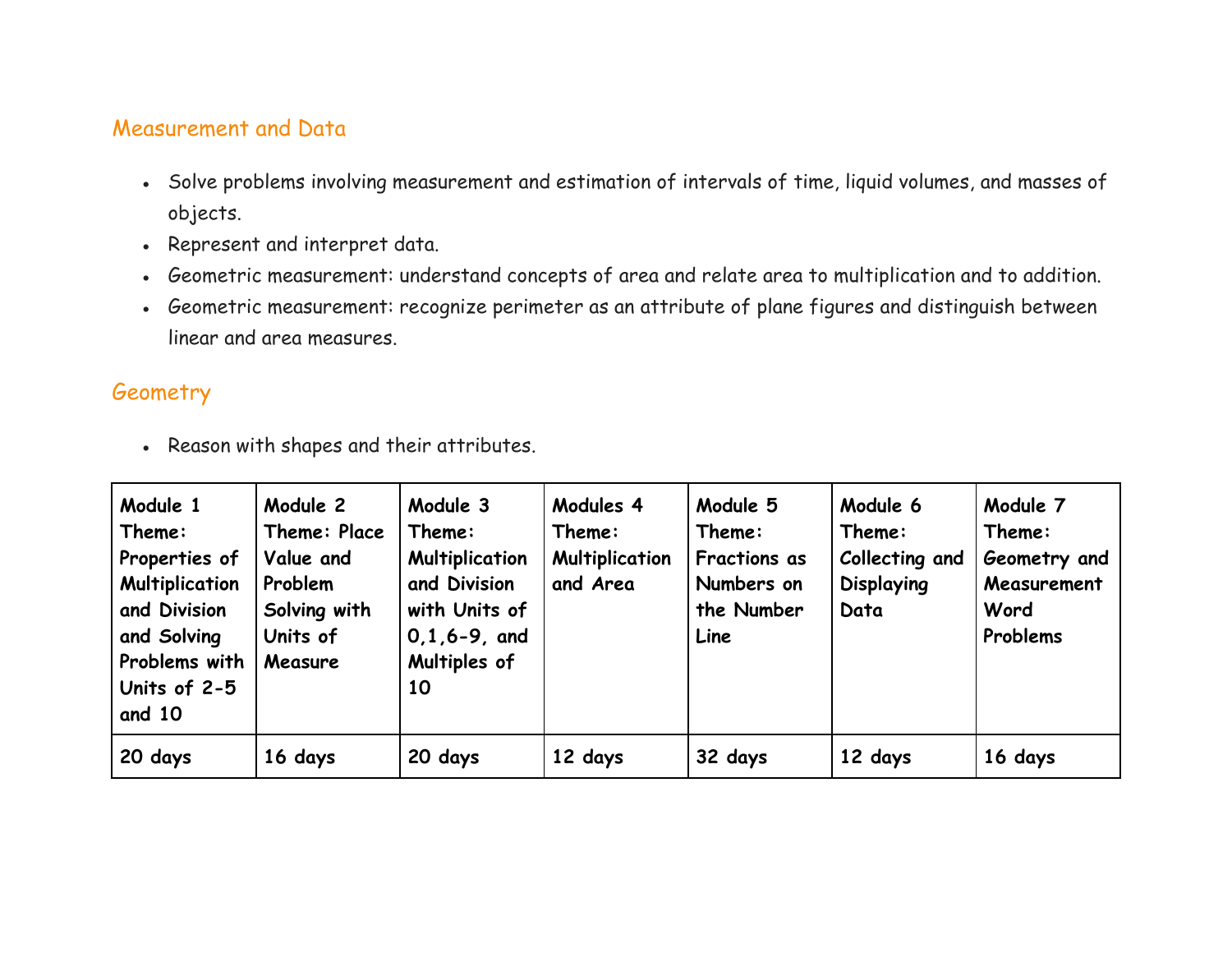### Grade 4 Overview

#### Operations and Algebraic Thinking

- Use the four operations with whole numbers to solve problems.
- Gain familiarity with factors and multiples.
- Generate and analyze patterns.

#### Number and Operations in Base Ten

- Generalize place value understanding for multi-digit whole numbers.
- Use place value understanding and properties of operations to perform multi-digit arithmetic.

#### Number and Operations—Fractions

- Extend understanding of fraction equivalence and ordering.
- Build fractions from unit fractions by applying and extending previous understandings of operations on whole numbers.
- Understand decimal notation for fractions, and compare decimal fractions.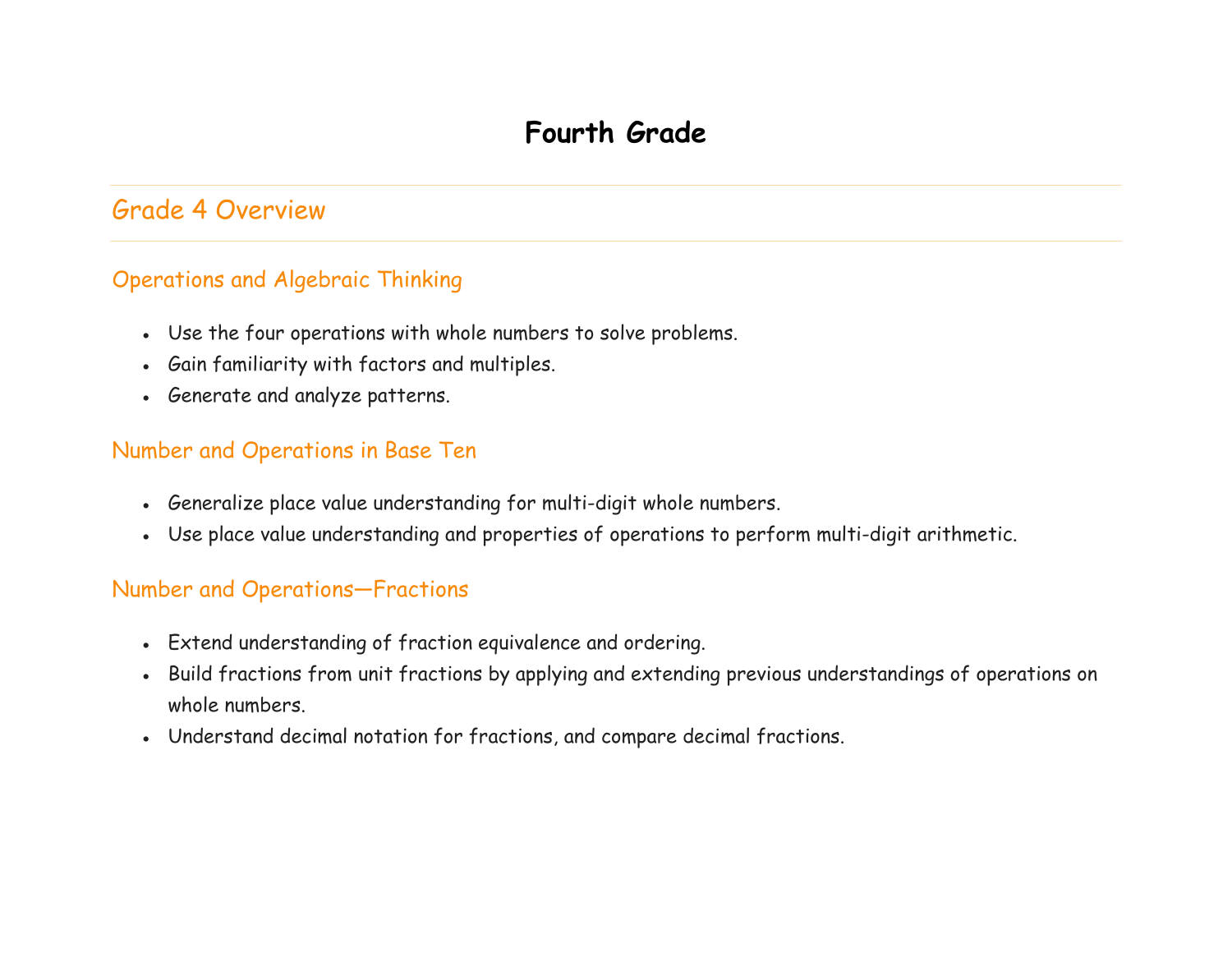#### Measurement and Data

- Solve problems involving measurement and conversion of measurements from a larger unit to a smaller unit.
- Represent and interpret data.
- Geometric measurement: understand concepts of angle and measure angles.

#### **Geometry**

• Draw and identify lines and angles, and classify shapes by properties of their lines and angles.

| Module 1<br>Theme:<br>Place Value,<br>Rounding, and<br>Algorithms<br>for addition<br>and<br>subtraction | Module 2<br>Theme:<br>Unit<br>conversions<br>and problem<br>solving with<br><b>Metric</b><br>Measurement | Module 3<br>Theme:<br>Multi-digit<br><b>Multiplication</b><br>and Division | Module 4<br>Theme:<br>Angle<br>Measurement<br>and Plane<br><b>Figures</b> | Module 5<br>Theme:<br>Fraction<br>Equivalence,<br>Ordering, and<br><b>Operations</b> | Module 6<br>Theme:<br>Decimal<br><b>Fractions</b> | Module 7<br>Theme:<br><b>Exploring</b><br>Measurement<br>with<br><b>Multiplication</b> |
|---------------------------------------------------------------------------------------------------------|----------------------------------------------------------------------------------------------------------|----------------------------------------------------------------------------|---------------------------------------------------------------------------|--------------------------------------------------------------------------------------|---------------------------------------------------|----------------------------------------------------------------------------------------|
| 24 days                                                                                                 | 7 days                                                                                                   | 40 days                                                                    | Throughout<br>the year                                                    | 43 days                                                                              | 18 days                                           | Throughout<br>the year                                                                 |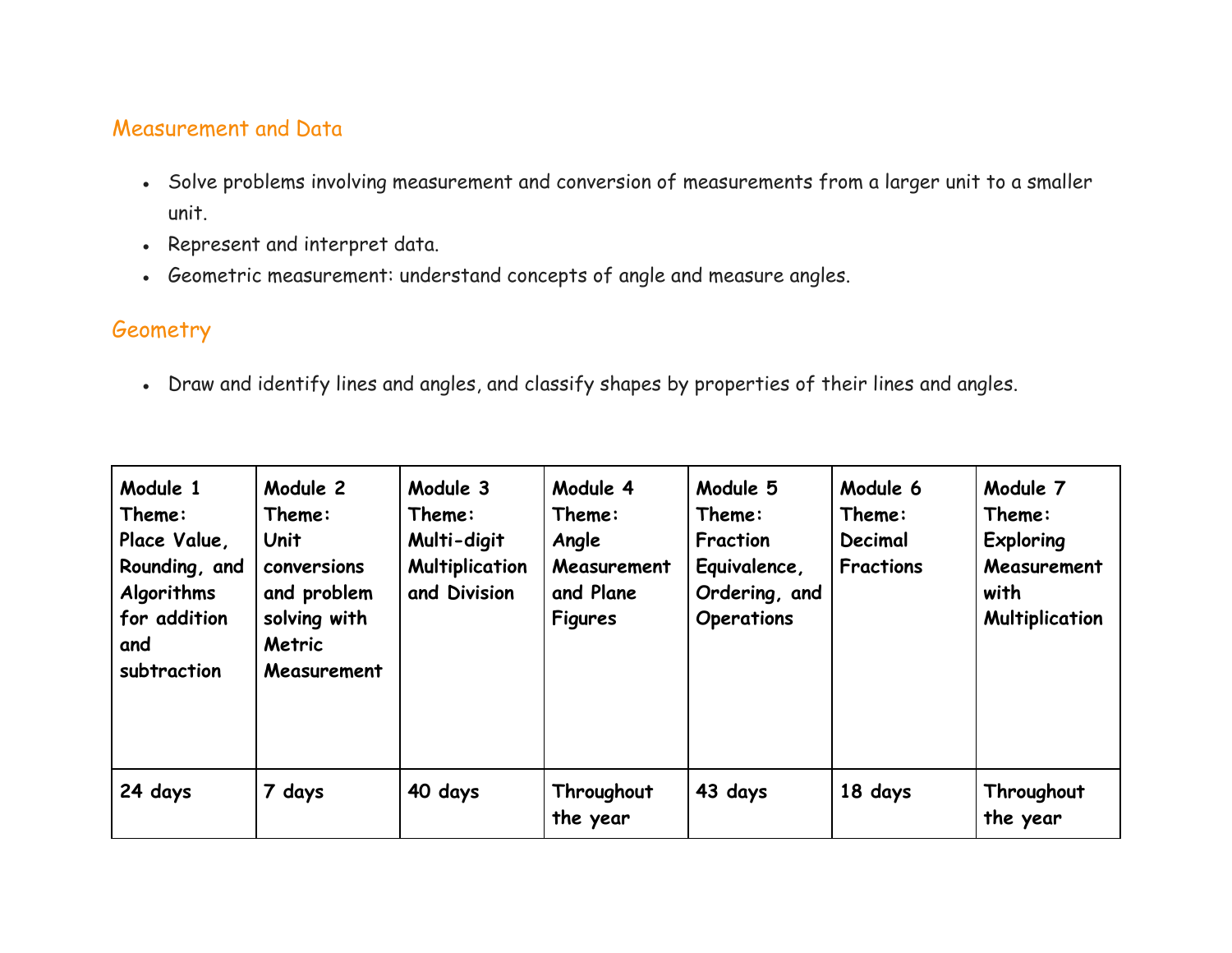# **Fifth Grade**

# Grade 5 Overview

#### Operations and Algebraic Thinking

- Write and interpret numerical expressions.
- Analyze patterns and relationships.

#### Number and Operations in Base Ten

- Understand the place value system.
- Perform operations with multi-digit whole numbers and with decimals to hundredths.

#### Number and Operations-Fractions

- Use equivalent fractions as a strategy to add and subtract fractions.
- Apply and extend previous understandings of multiplication and division to multiply and divide fractions.

- Convert like measurement units within a given measurement system.
- Represent and interpret data.
- Geometric measurement: understand concepts of volume and relate volume to multiplication and to addition.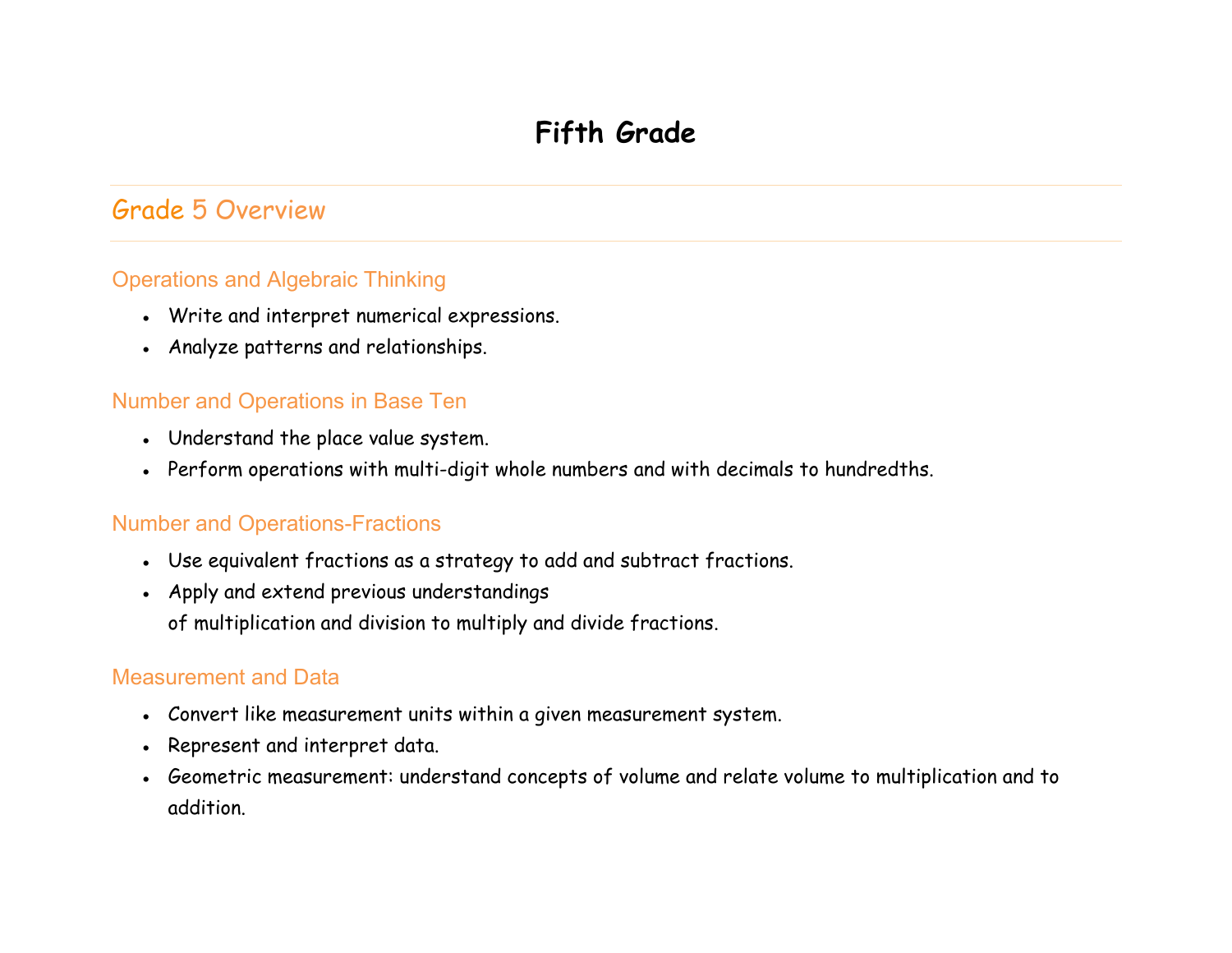- Graph points on the coordinate plane to solve real-world and mathematical problems.
- Classify two-dimensional figures into categories based on their properties.

| Module 1<br>Place Value and<br>Decimal<br><b>Fractions</b> | Module 2<br>Multi-Digit<br><b>Whole Number</b><br>and Decimal<br>Fraction<br><b>Operations</b> | Module 3<br><b>Addition and</b><br>Subtraction of<br><b>Fractions</b> | Module 4<br><b>Multiplication</b><br>and Division of<br><b>Fractions and</b><br>Decimal<br><b>Fractions</b> | Module 5<br><b>Addition and</b><br><b>Multiplication</b><br>with Volume and<br>Area | Module 6<br>Problem Solving<br>with the<br><b>Coordinate Plane</b> |
|------------------------------------------------------------|------------------------------------------------------------------------------------------------|-----------------------------------------------------------------------|-------------------------------------------------------------------------------------------------------------|-------------------------------------------------------------------------------------|--------------------------------------------------------------------|
| 26 Days                                                    | 28 Days                                                                                        | 28 Days                                                               | 28 Days                                                                                                     | 12 Days                                                                             | Throughout the<br>year                                             |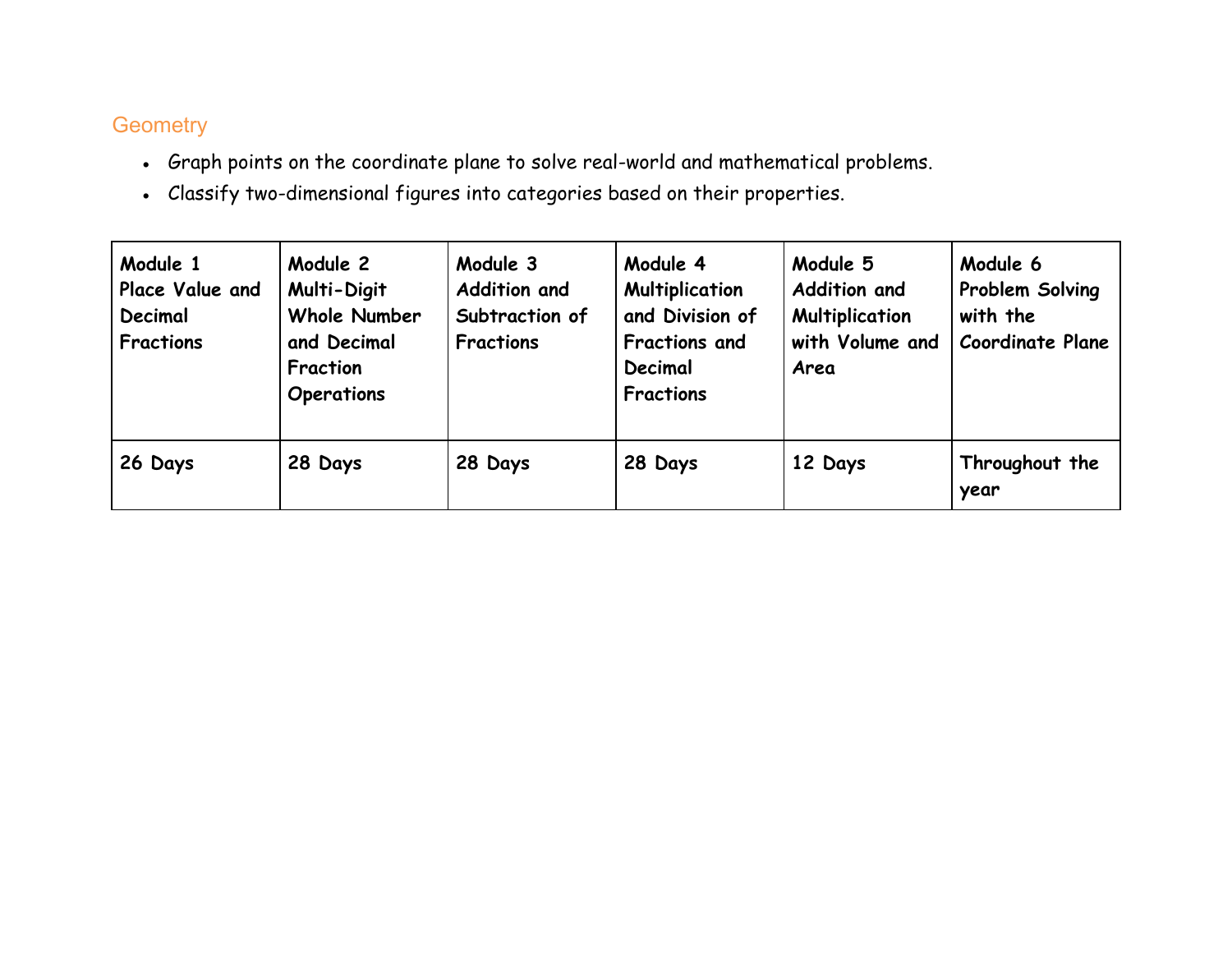# Grade 6 Overview

#### Ratios and Proportional Relationships

• Understand ratio concepts and use ratio reasoning to solve problems.

#### The Number System

- Apply and extend previous understandings of multiplication and division to divide fractions by fractions.
- Compute fluently with multi-digit numbers and find common factors and multiples.
- Apply and extend previous understandings of numbers to the system of rational numbers.

#### Expressions and Equations

- Apply and extend previous understandings of arithmetic to algebraic expressions.
- Reason about and solve one-variable equations and inequalities.
- Represent and analyze quantitative relationships between dependent and independent variables.

#### **Geometry**

• Solve real-world and mathematical problems involving area, surface area, and volume.